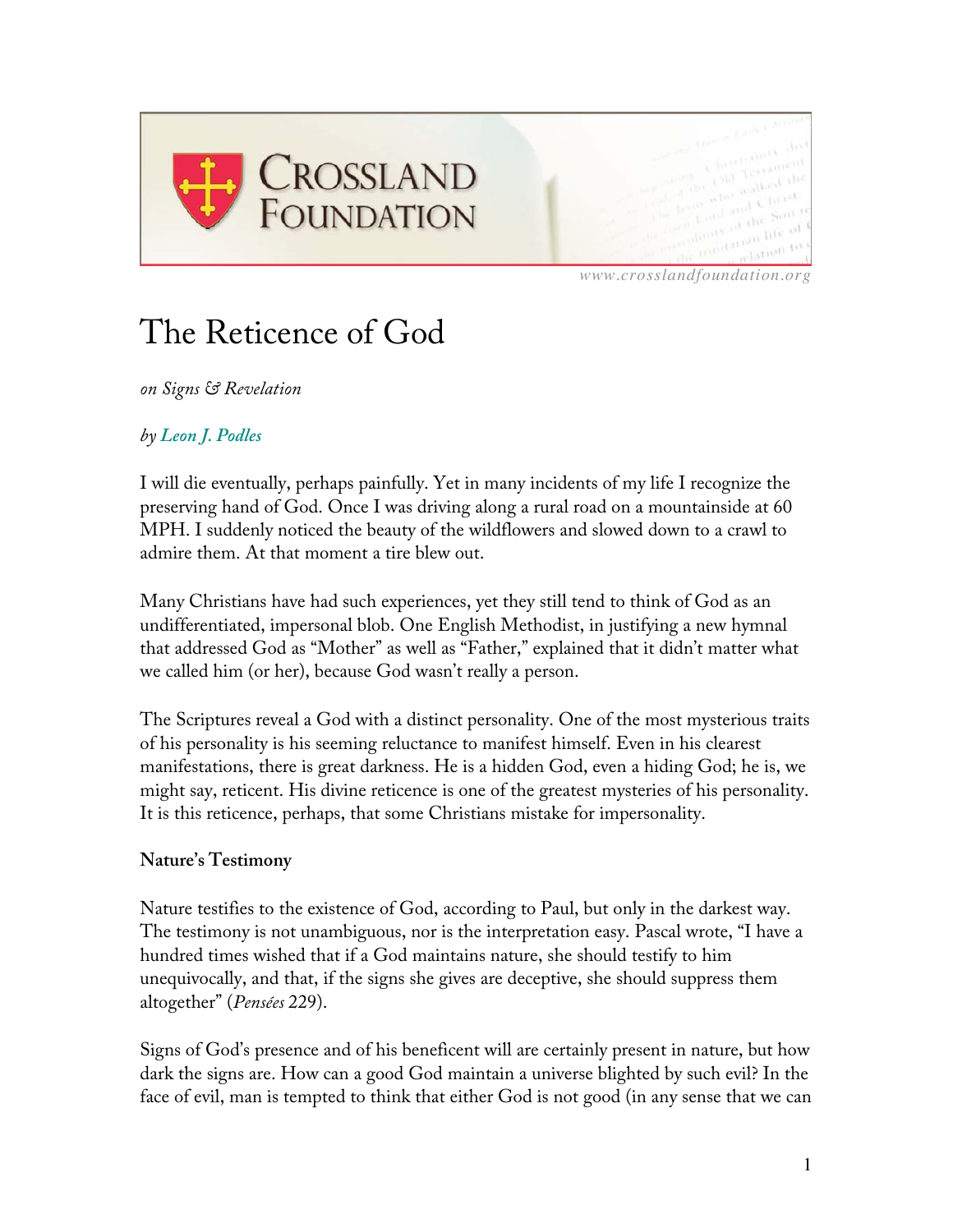understand), or there is no God. Yet if there is no God, or he is not good, whence come the miracles of goodness in the world? Why is there such beauty?

Even in revelation, God is still a hidden God. He works miracles, but we cannot command him to do so, or even predict when he will work them. Nor does he do them in sufficient number or power to convince the skeptical. Even when he does them, they sometimes harden the hearts of God's enemies against him. Jesus' raising of Lazarus did not convince his enemies that he was the Messiah. It convinced them that he must die.

Jesus seems reluctant to reveal his identity as Messiah. He performs miracles quietly, often before a handful of people, in out-of-the-way places. He will not throw himself from the pinnacle of the temple that all may believe. He silences the demons that know his true identity. After the Resurrection the disciples have trouble recognizing him, and he vanishes from their sight as soon as they recognize him. Even among his disciples who see his ascension, some doubt. Jesus does not show himself to his enemies, but only to his disciples and even then in such a way that they are not overpowered into belief.

This reticent God does not like to force himself on people. He wishes to be sought for his own sake, not for the sake of the signs he can do, and therefore reveals himself only a little. As Pascal wrote, "God has set up in the Church visible signs to make himself known to those who should seek him sincerely, and that he has nevertheless so disguised them that he will only be perceived by those who seek him with all their heart" (*Pensées* 194).

God wants to be sought and to be found; he does not want to impose himself on those who are not interested, much less on those who reject him. Pascal connected this search with the wretchedness and glory of mankind. "If there were no obscurity, man would not be sensible of his corruption; if there were no light, man would not hope for a remedy. Thus, it is not only fair, but advantageous to us, that God be partly hidden and partly revealed; since it is equally dangerous for man to know God without knowing his own wretchedness, as to know his own wretchedness without knowing God" (*Pensées* 586).

# **Seeing God Rightly**

A too easy knowledge of God would blind man to his own corruption; the hiddenness of God awakens man to a sense of his sinfulness and his need for redemption. Why should this be so, why would blazing and cosmic displays of the divine presence keep man from recognizing his own sinfulness?

The philosophers and theologians from Plato and Aristotle onwards who talk too glibly of God may provide the clue to resolving this paradox. When the mind has (or thinks it has) a firm grasp on God, it may easily feel that there is no real gap between God and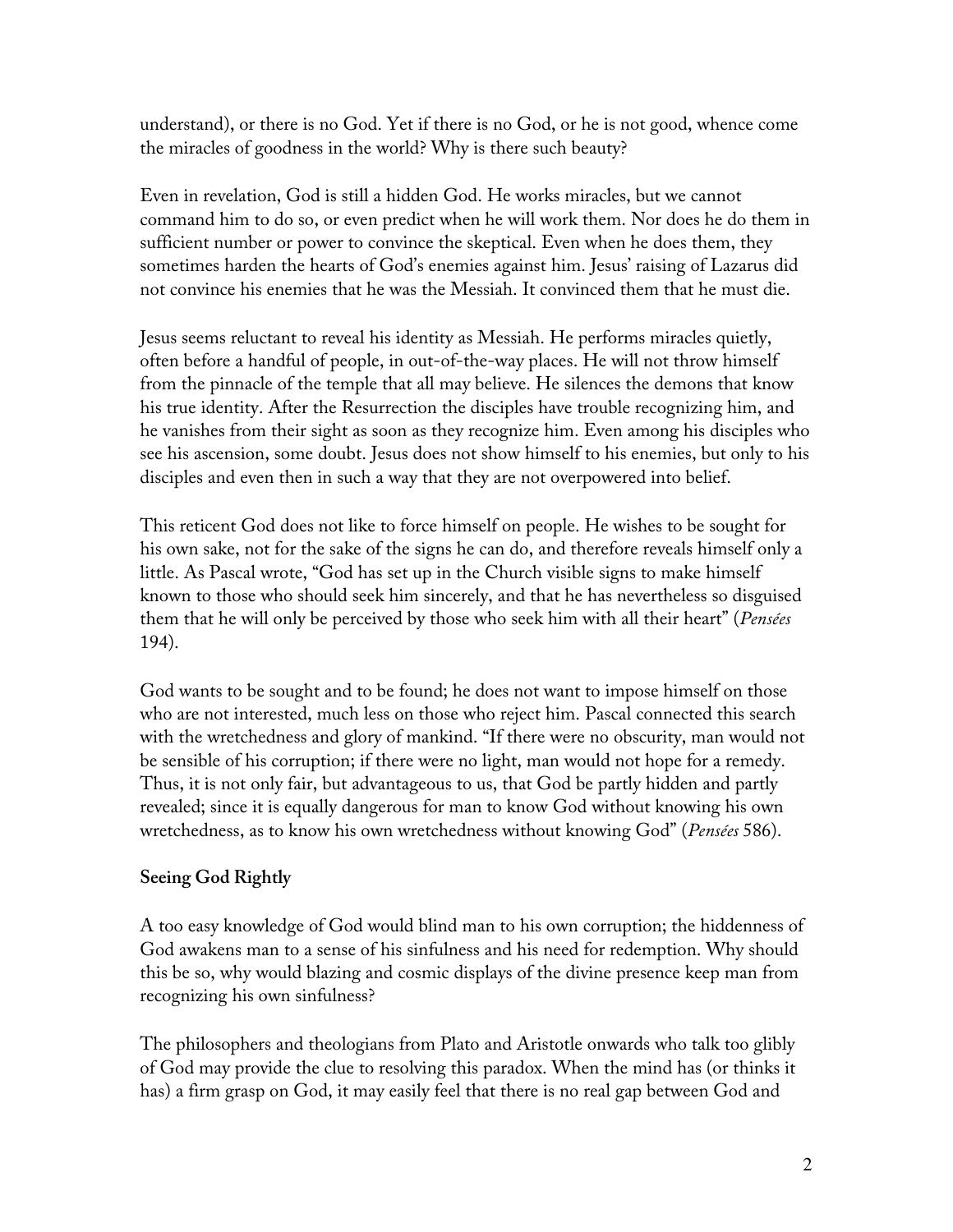man; it may forget not only the contingency of the creature, but also that he is incredibly degraded and lost apart from God.

The presence of God to the intellect is not the same as the presence of God as redeemer from sin and death. The mind lives in abstractions and timelessness; it recognizes only error, and contains within itself the power to correct that error. But this mental world is not the real world. Man is subjected (and subjects himself) to degrading passions, to cruel impulses, to diabolical suggestions, to the nothingness that seeks to tear the fabric of being into shreds.

God's clear presence withdraws from this horror; or rather, those who are trapped in this horror cannot see the clear presence of God. It is better for them that they do not see it, because the clarity and sweetness of the divine presence would make them forget their own wretchedness. The absence of God forces man to recognize his own wretchedness. He is forced to look at what he has made of himself, and cannot distract himself by gazing at the goodness of God.

But seeing only his own wretchedness would lead man to despair. "If there were no light, man would not hope for a remedy." Therefore, even in creation there remain signs not simply of God's existence but also of his goodness and his beneficence to man: the mysteries of human love, the many hints of resurrection and delivery from death written in the order of creation, in the sun and moon, the changing seasons, in birth and rebirth throughout nature. Man, although doomed to death and corrupted by sin, does not despair. In the beginning God created light, and this light has not been grasped and obliterated by the darkness we have made.

In nature there are signs, in revelation there are clear signs, but both are still only signs. The reality is not yet. The Eucharist is but a foretaste of the Banquet of the Lamb, not the banquet itself. According to Thomas Aquinas, the sacred banquet is a *pignus futurae gloriae,* a pledge of future glory.

# **Christians' Hidden God**

Christians too have a hidden God, a God who desires to be sought for his own sake, not for the sake of the powerful signs he can do and has done throughout history. God can deliver from death, but Christians continue to die, sometimes in terrible accidents or at the hands of God's enemies. Sometimes the tire blows out while they are going 60 MPH on a mountain road.

Yet Christians do not despair, because the signs of God's presence remain. There are enough signs to guide those of good will, but not enough to force the willfully blind to recognize the presence of God.